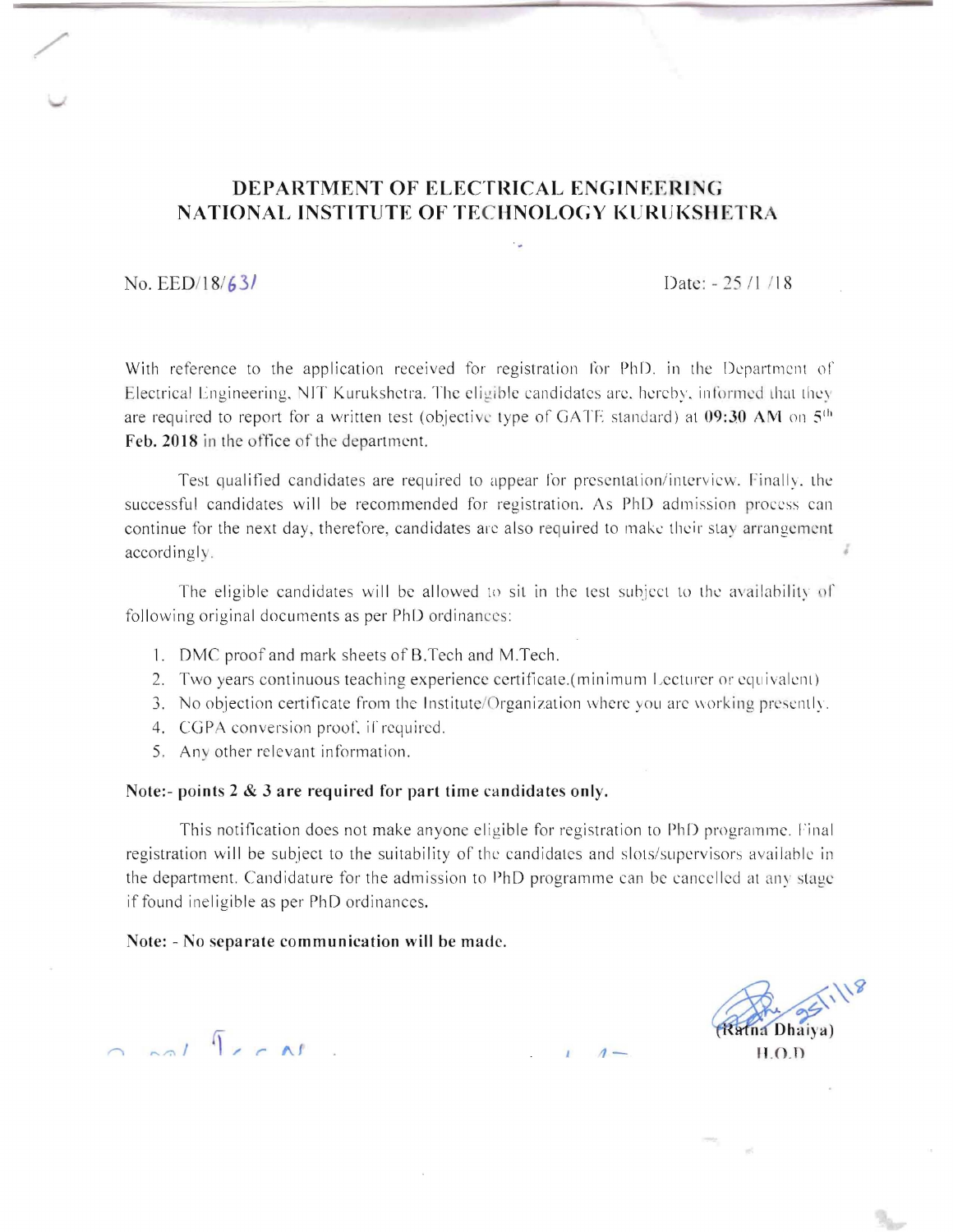## **PART-TIME**

|                |               |                         |              |                     | <b>QUALIFICATION</b> |                        |                   |                |                                     |                      |                                                 |
|----------------|---------------|-------------------------|--------------|---------------------|----------------------|------------------------|-------------------|----------------|-------------------------------------|----------------------|-------------------------------------------------|
| S.<br>NO       | Form<br>S. No | Name of<br>applicant    | Categor<br>y | Full<br><b>Time</b> | <b>B.TEC</b><br>H(%) | <b>M.TECH</b><br>(9/0) | <b>Experience</b> | <b>NOC</b>     | <b>GAT</b><br>E                     | <b>Eligibility</b>   | <b>REMARKS</b>                                  |
|                |               |                         |              | /Part<br>time       |                      |                        |                   |                |                                     |                      |                                                 |
|                | $E-3$         | Salim                   | General      | Part<br>time        | 65.82                | 65.82                  | 4 yr 6 month      | Yes            | 2011                                | Yes                  |                                                 |
| $\mathfrak{2}$ | $E-7$         | Govind Rai<br>Goyal     | General      | Part<br>time        | 77.37                | 80.6                   | 5 yr 10 month     | Yes            | 2012                                | Yes                  |                                                 |
| 3              | $E-8$         | Mohit Kumar<br>Jain     | General      | Part<br>time        | 65.28                | 8.7258                 | 6 yr              | Yes            |                                     | Yes                  |                                                 |
| 4              | $E-9$         | Subhash Yadav           | General      | Part<br>time        | 8.4                  | 7.7                    | 6 yr 5 month      | Yes            | 2009                                | Yes                  |                                                 |
| 5              | $E-10$        | Nageswara<br>Rao D.     | <b>SC</b>    | Part<br>time        | 58.6                 | 69.97                  | 3 yr              | Yes            | $\overline{\phantom{m}}$            | Yes                  |                                                 |
| 6              | $E-14$        | Kapu v Sri<br>Ram P.    | General      | Part<br>time        | 61.08                | 76.71                  | 2.5 yr            | Yes            | $\hspace{0.05cm}$ $\hspace{0.05cm}$ | Yes                  |                                                 |
| $\overline{7}$ | $E-17$        | Rajdeep Surya           | General      | Part<br>time        | 73.4                 | 83                     | $- -$             | NO             | 2015                                | No                   | <b>NOC</b> and<br>experience is not<br>attached |
| 8              | $E-19$        | <b>Gurpreet Singh</b>   | General      | Part<br>time        | 67.36                | 8.06                   | 6 yr 6 month      | Yes            | $--$                                | Yes                  |                                                 |
| 9              | $E-21$        | Rajesh Kumar            | General      | Part<br>time        | 72.37                | 83                     | $-$               | N <sub>o</sub> | 2017                                | No                   | <b>NOC</b> and<br>experience is not<br>attached |
| 10             | $E-23$        | Nirmal Kumar<br>Agarwal | General      | Part<br>time        | 71.35                | 81.2                   | $-$               | N <sub>o</sub> | $- -$                               | No                   | <b>NOC</b> and<br>experience is not<br>attached |
| 11             | $E-24$        | Niharika<br>Varshney    | General      | Part<br>time        | 71.91                | 76.16                  | $-$               | Yes            | $\hspace{0.05cm}$ $\hspace{0.05cm}$ | Yes<br>(provisional) | <b>NOC</b> and<br>experience is not<br>stamped  |
| 12             | $E-26$        | <b>Masood Rizvi</b>     | General      | Part<br>time        | 65.96                | 80.5                   | 23 yrs 4 month    | Yes            | $\hspace{0.05cm}$ $\hspace{0.05cm}$ | Yes                  |                                                 |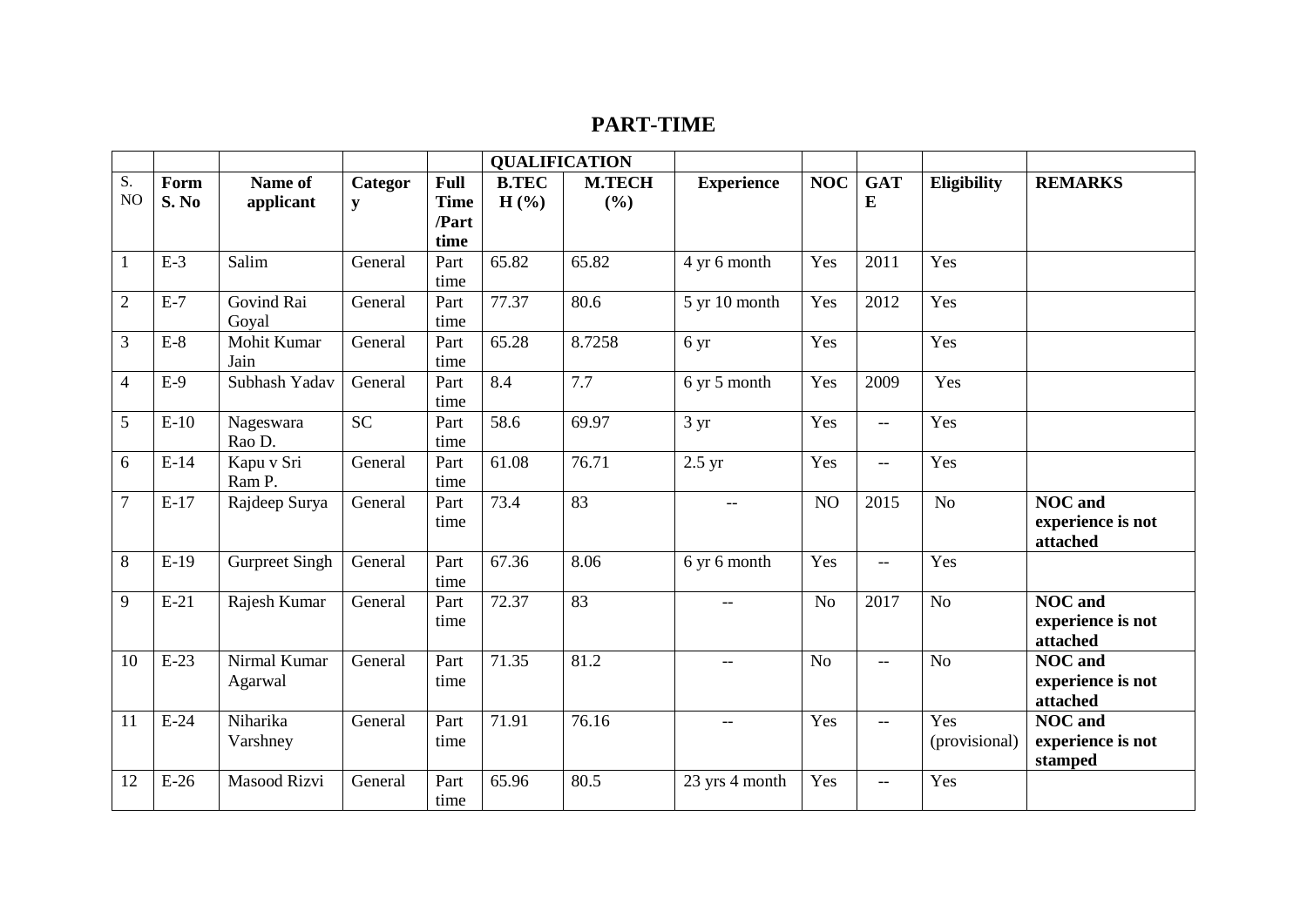| 13 | $E-28$ | Satyajeet               | General | Part<br>time | 63.78 | 81.3  |               | N <sub>o</sub> | $- -$                                 | N <sub>o</sub>       | <b>NOC</b> and<br>experience is not<br>attached                                   |
|----|--------|-------------------------|---------|--------------|-------|-------|---------------|----------------|---------------------------------------|----------------------|-----------------------------------------------------------------------------------|
| 14 | $E-29$ | Neeraj Kumar<br>Singh   | General | Part<br>time | 76.32 | 87.2  |               | Yes            | 2014                                  | N <sub>o</sub>       | <b>NOC</b> and<br>experience is not<br>valid                                      |
| 15 | $E-30$ | Sumit<br>Maheshwari     | General | Part<br>time | 68.32 | 8.945 | 3 yr 5 month  | Yes            | --                                    | Yes                  |                                                                                   |
| 16 | $E-31$ | Vikas Rajput            | General | Part<br>time | 65.66 | 66.55 | 6 yr 5 month  | Yes            | $\hspace{0.05cm}$ – $\hspace{0.05cm}$ | Yes<br>(provisional) | <b>Original NOC and</b><br>experience is not<br>attached/Photocopy<br>is attached |
| 17 | E-32   | Ajay Giri               | General | Part<br>time | 62.8  | 8.4   | 3 yr 6 month  | Yes            | --                                    | Yes                  |                                                                                   |
| 18 | E-33   | Avinash Vujji           | General | Part<br>time | 66.36 | 74.78 | 4 yr 11 month | Yes            | $- -$                                 | Yes                  |                                                                                   |
| 19 | $E-35$ | Mon Prakash<br>Upadhyay | General | Part<br>time | 69.08 | 6.8   | 10 year       | Yes            | $\qquad \qquad -$                     | N <sub>o</sub>       | <b>Application</b><br><b>Received after due</b><br>date                           |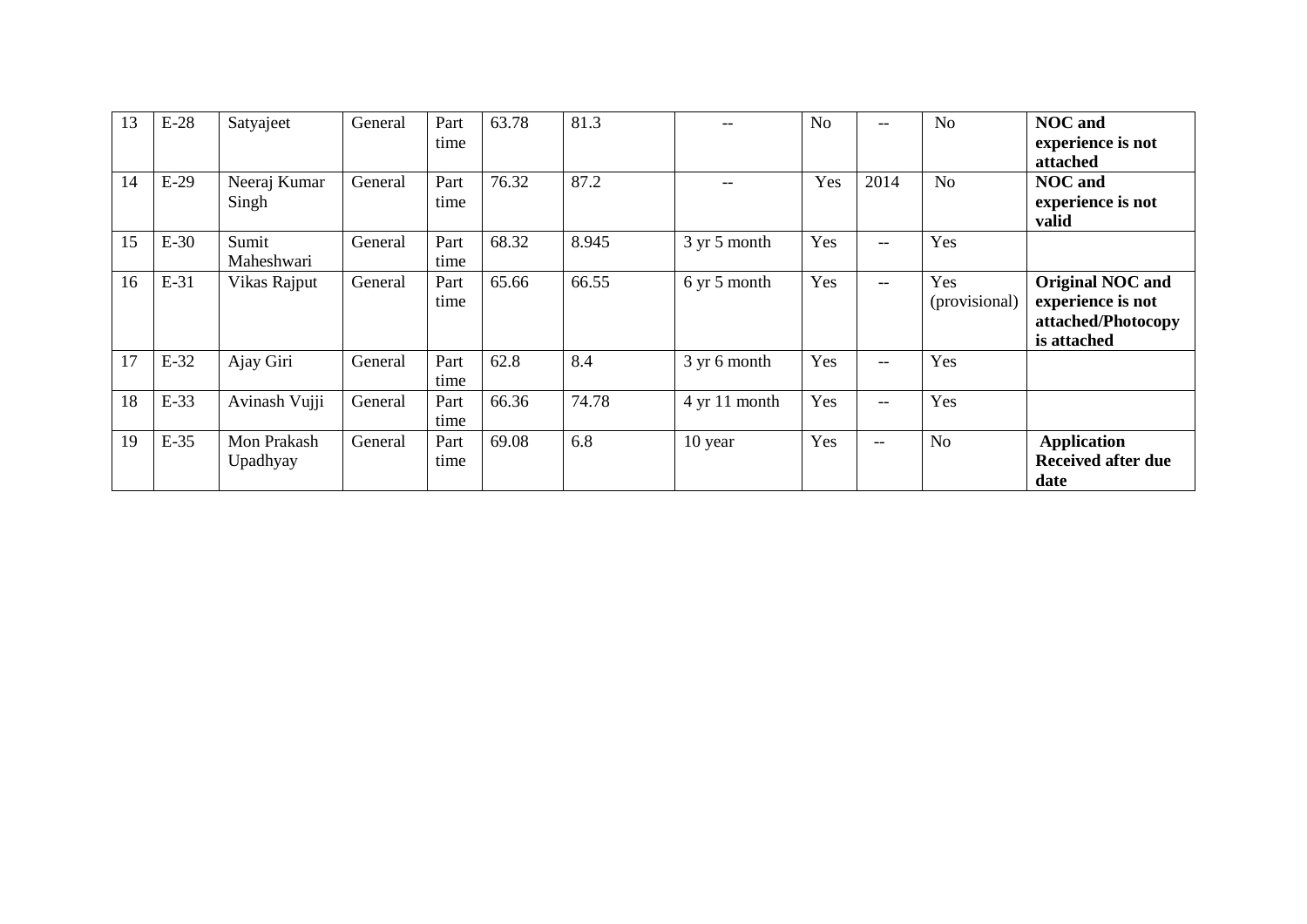# **Full-Time**

| S.<br>NO       | Form<br>S. No. | Name of<br>applicant       | Category  | Full<br><b>Tim</b><br>e<br>$\mathbf{Pa}$ | <b>B.TECH</b><br>(9/0) | <b>M.TECH</b><br>(%) | <b>GATE</b>    | <b>Eligibility</b> | <b>REMARKS</b>                                        |
|----------------|----------------|----------------------------|-----------|------------------------------------------|------------------------|----------------------|----------------|--------------------|-------------------------------------------------------|
|                |                |                            |           | rt<br>tim<br>e                           |                        |                      |                |                    |                                                       |
| $\mathbf{1}$   | $E-1$          | Pradeep<br>Kumar           | General   | Full<br>time                             | 69.09                  | 61.55                | N <sub>o</sub> | N <sub>o</sub>     | As per advertisement general seat<br>is not available |
| $\overline{2}$ | $E-2$          | <b>Brajesh</b><br>Kumar Y. | General   | Full<br>time                             | 69.84                  | 72.65                | 2017           | No                 | As per advertisement general seat<br>is not available |
| 3              | $E-4$          | <b>Puneet Kumar</b>        | General   | Full<br>time                             | 72.08                  | 8.62                 | N <sub>o</sub> | N <sub>o</sub>     | As per advertisement general seat is<br>not available |
| $\overline{4}$ | $E-5$          | Lokendra<br>kumar          | General   | Full<br>time                             | 66.42                  | 8.04                 | N <sub>o</sub> | N <sub>o</sub>     | As per advertisement general seat<br>is not available |
| 5              | $E-6$          | SiddharthJain              | General   | Full<br>time                             | 66.22                  | 8.56                 | N <sub>o</sub> | N <sub>o</sub>     | As per advertisement general seat<br>is not available |
| 6              | $E-11$         | Pratibha                   | General   | Full<br>time                             | 71.4                   | 71.67                | N <sub>o</sub> | N <sub>o</sub>     | As per advertisement general seat is<br>not available |
| $\overline{7}$ | $E-12$         | Ashok                      | General   | Full<br>time                             | 73.18                  | 79                   | N <sub>o</sub> | N <sub>o</sub>     | As per advertisement general seat is<br>not available |
| 8              | $E-13$         | Jyoti<br>Bhardwaj          | General   | Full<br>time                             | 70.34                  | 78.37                | 2012           | N <sub>o</sub>     | As per advertisement general seat is<br>not available |
| 9              | $E-15$         | <b>Bharat Singh</b>        | <b>SC</b> | Full<br>time                             | 71.70                  | 8.18                 | 2017           | Yes                |                                                       |
| 10             | $E-16$         | Raj Kamal<br>Kumar G.      | General   | Full<br>time                             | 72.4                   | 80.1                 | 2013           | N <sub>o</sub>     | As per advertisement general seat is<br>not available |
| 11             | $E-18$         | Gurcharan<br>Singh         | <b>SC</b> | Full<br>time                             | 58.91                  | 7.38                 | 2014           | N <sub>o</sub>     | Final B. Tech certificate is not<br>available         |
| 12             | $E-20$         | Zesshan Shafi              | General   | <b>Full</b><br>time                      | 70.5                   | 8.78                 | N <sub>o</sub> | N <sub>o</sub>     | As per advertisement general seat is<br>not available |
| 13             | $E-22$         | Jami Rajesh                | General   | Full<br>time                             | 64.7                   | 7.6                  | N <sub>o</sub> | N <sub>o</sub>     | As per advertisement general seat is<br>not available |